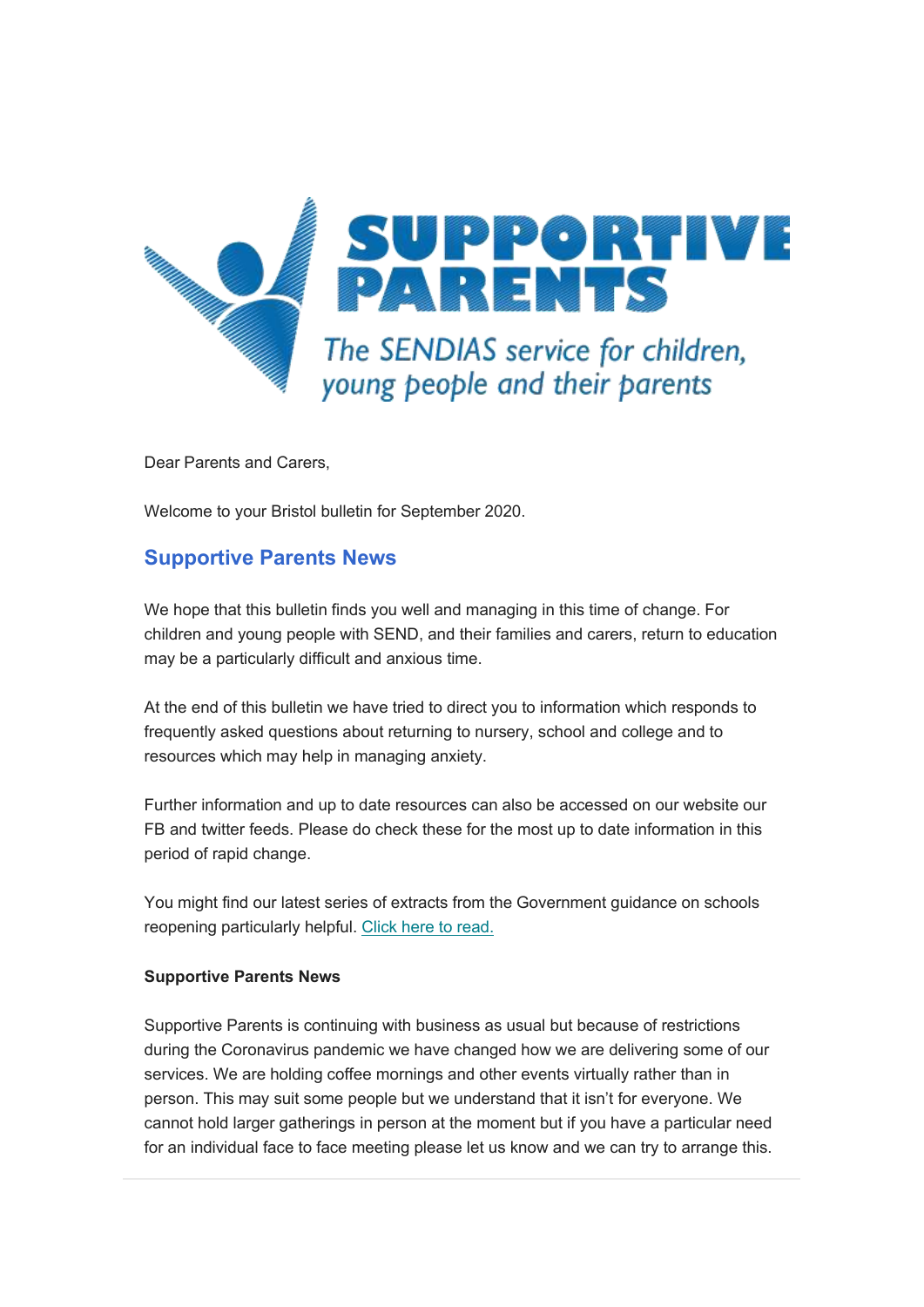As ever, we welcome any feedback or suggestions which you may have about our service offer.

#### **New Staff**

We are delighted to welcome new members of staff to the team. We will be joined later this month by Anna Storm who will focus on work with Children and Young People and Jenna Hollywood has recently joined the IAS line team.

# **Training and Events**

## **We have an exciting programme of events planned for the autumn**

**Wednesday 14th October - Moving on to School.** This coffee morning is aimed at parents of preschool children with additional needs who will be starting school in September 2021 onwards and who would like to find out more about how to choose a school, apply for a place and what to expect when a child starts school. For more information and to book your space, [click here](https://movingontoschool.eventbrite.co.uk/)**.**

**Wednesday 4th November - Bristol Local Offer Coffee Morning.** We are pleased to welcome the Local Offer Website Coordinator Marilyn Crofts who will explain how to get the most out of the local offer and seek your feedback on it. [Click here to book.](https://bristollocaloffercoffeemorning.eventbrite.co.uk/)

**Wednesday 18th November - SEND Support in schools** (the first in a series of three sessions, with subsequent sessions in 2021 covering EHCPs and Annual reviews. The sessions are free standing you can attend any or all of them.) [Click here to book.](https://sendsupportinschools.eventbrite.co.uk/)

**Wednesday 9th December -** Bristol's new approach to EHC Needs Assessment: Engaging with Families. With Dr Jenny Maxwell. [Click here to book.](https://ehcna.eventbrite.co.uk/)

**Save the Dates for 2021:**

**Wednesday 20th January -** EHCP Workshop

**Wednesday 10th February -** Coffee Morning

**Wednesday 3rd March -** Annual review Workshop

## **Daytime and Evening Surgery**

Speak to one of our team and receive one-to-one help and support with your query about your child's special educational needs. We offer a free bookable 30 minute zoom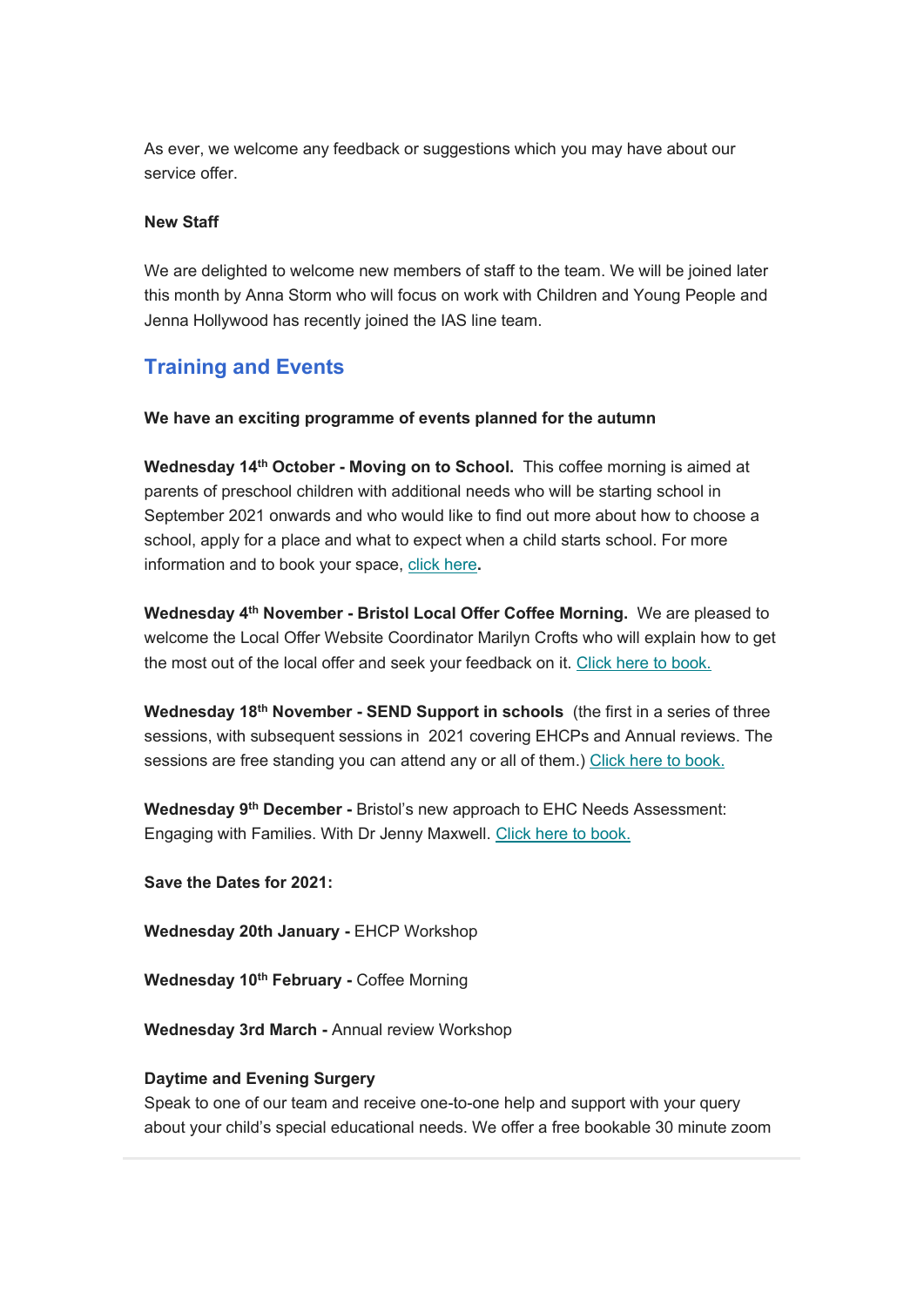or phone call. We're happy to look at paperwork (please email it to us in advance), give you guidance about filling in forms and discuss next steps with you. Our next surgeries will be on:-

## **Wednesday 7th October 2020 - Daytime Surgery 10am-12pm** [Click here to book.](https://sendsurgery.eventbrite.co.uk/)

**Tuesday 10th November 2020 - Evening Surgery 6pm-8pm** [Click here to book.](https://bristolsendsurgerynov10th.eventbrite.co.uk/)

**Wednesday 2nd December 2020 -Daytime Surgery 10am-12pm** [Click here to book.](https://sendsurgery2.eventbrite.co.uk/)

# **Education and SEND**

## **[Investment in Special schools](https://www.bristol.gov.uk/documents/2193095/4483453/SEND+Sufficiency+and+Capital+Proposals.pdf/1d1a5470-8aaf-e269-908f-7c60a1962654)**

The local authority has announced that it will take proposals to cabinet to seek major investment for special schools in Bristol with the aim of improving existing provision and expanding capacity. If the proposals are agreed by cabinet, consultation with stakeholders including children and young people with SEND and their families is due to take place this autumn. For more details see the open letter from councillor Anna Keen and Director for Education and Skills, Alison Hurley.

## **[Bristol Autism Team Education Hub is changing](https://www.bristol.gov.uk/web/bristol-local-offer/about/send-news)**

The Bristol Autism Team (BAT) Education Hub has become an Autism Education Trust (AET) Training Hub and is changing the way it will deliver its services from September 2020. It will no longer undertake joint EHC Needs assessments for **new c**ases ( it will continue to provide joint assessments for families it has already worked closely with). The team will focus on early intervention and training, with the aim of making specialist advice more widely available to a greater number of children and young people and their families.

## **The Future of Youth Services – proposals for development in South Bristol**

Ann James, Director Children and Families and Community Safety has set out a proposal to develop youth services, in particular in the south of the city. This proposal will go to cabinet in September. To read more about this, [see the paper to cabinet.](https://democracy.bristol.gov.uk/ieListDocuments.aspx?CId=135&MId=8399)

## **Mental wealth**

Bristol City Council's Director of Public Health, Christina Gray, has published her first annual report, Investing in Bristol's Mental Wealth. It looks at the concept of mental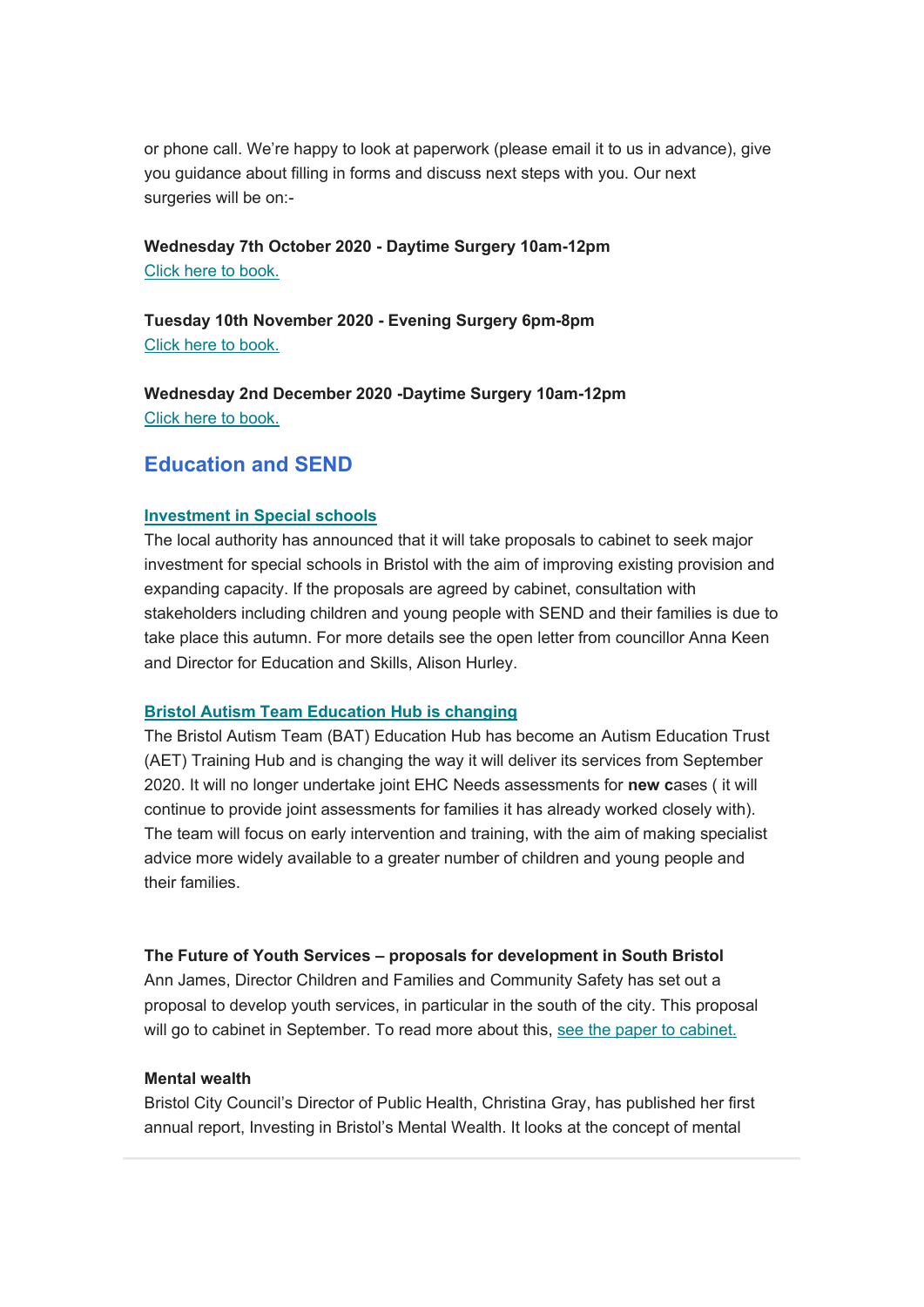wealth, what it means for Bristol and sets out a series of recommendations for investing in mental wealth. It also considers how coronavirus has and will impact the city's residents and communities.

You can read the full report here.

## **Local Resources**

[Families in Focus](https://www.bristol.gov.uk/documents/20182/33031/Parenting+courses+in+Bristol_.pdf/3701a6a9-5855-6458-60e8-dfc8f01412b9) – Parenting Menu **-** On-line City-wide Courses Term 1 2020-21 Coordinated by the Families in Focus Parenting Team (FIFPT) All courses are Free and available to Bristol Parent/Carers Courses in italics are delivered by other providers**.**

## **[Bristol City Council](https://www.bristol.gov.uk/web/guest/schools-learning-early-years/coronavirus-back-to-school-guide)**

Bristol City Council has launched a [new hub of resources](http://www.bristol.gov.uk/backtoschool) to support parents, carers and children as schools reopen to all students.

## **[BAS Bristol Autism Support](https://www.bristolautismsupport.com/whats-on/)**

BAS Bristol Autism Support is running a number of events this autumn, including online support groups and courses. For further details see

## **National Resources**

## **[Barnardo's See, Hear, Respond project](https://www.barnardos.org.uk/see-hear-respond)**

The See, Hear, Respond Partnership has been created to help children and young people who are experiencing harm and increased adversity during coronavirus, by providing support to those who are not being seen by schools or other key agencies. There is no minimum threshold for referral. Support can be given to children from prebirth up to 18 years of age and those with special educational needs under the age of 25.

#### **[Time to Talk](https://www.ndti.org.uk/our-work/areas-of-work/children-and-young-people3/time-to-talk/)**

Time to Talk is a new project offering young people free support at home to counter social isolation and provide help to make plans for the future. Young people with additional needs can request support from the project, which offers online group and one to one sessions.

#### **Public Health England:**

PHE have developed a face covering exemption toolkit for individuals who are exempt from wearing a face covering. Read **[here.](https://coronavirusresources.phe.gov.uk/stay-alert-to-stay-safe-/resources/face-coverings-exemptions-toolkit/)**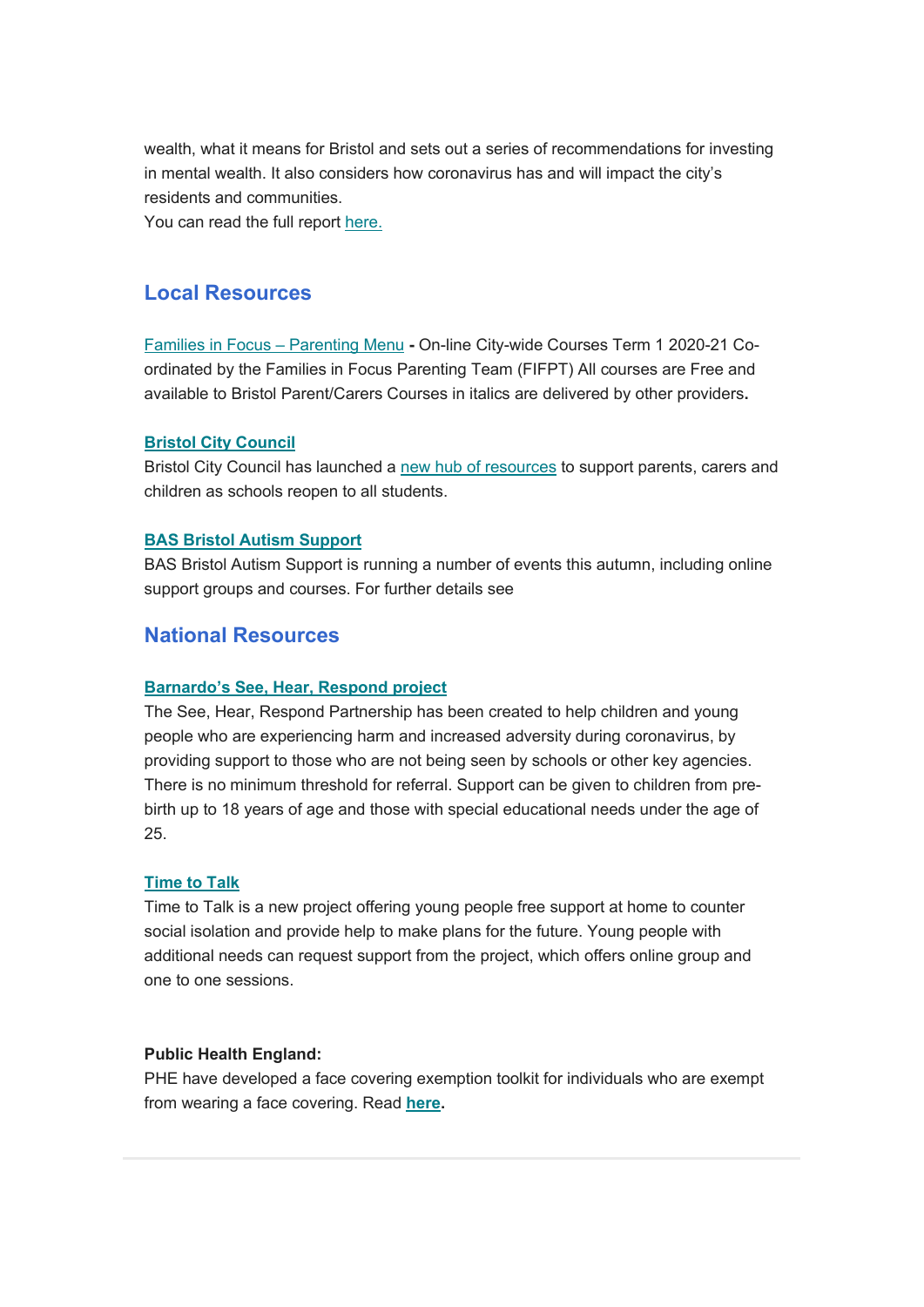## **The National Autistic Society:**

Back to school guide - a guide for parents preparing children for the return to school. Read **[here.](https://www.autism.org.uk/advice-and-guidance/topics/coronavirus/education-and-schools/guidance/a-guide-for-parents)**

## **Beyond Words: Lenny and Lily:**

Wordless stories for primary school children. Read **[here.](https://booksbeyondwords.co.uk/lenny-and-lily-childrens-stories)**

## **Young Minds:**

Parents guide to support school anxiety and refusal - if your child is refusing to go to school, or is feeling anxious, here's a guide to help you support your child and work with the school. Read **[here.](https://youngminds.org.uk/find-help/for-parents/parents-guide-to-support-a-z/parents-guide-to-support-school-anxiety-and-refusal/)**

## **Contact:**

Back to school information page. Read [here](https://contact.org.uk/advice-and-support/covid-19/back-to-school-advice-(england)/)**.**

## **[Royal College of Occupational Therapists.](https://www.rcot.co.uk/preparing-your-child-returning-school)**

Top Tips on Preparing Your child for Return to School**.**

# **Children and Young People**

## **Mental health and wellbeing**

**Off the Record:-** See weekly schedule [here.](https://www.otrbristol.org.uk/news/)

## **[Young Minds](https://youngminds.org.uk/find-help/feelings-and-symptoms/)**

Ideas for practical support

#### **[The Mix](https://www.themix.org.uk/?mc_cid=4a887f69d4&mc_eid=3170a37cb4)**

Charity that provides free, confidential support for young people under 25 via online, social and mobile.

## **Youth groups, courses, activities and more**

#### **[WECIL](https://wecil.co.uk/services-support/services-for-young-disabled-people)**

Contact the service to find out more about their online offer.

## **[Out & About Bristol](https://www.facebook.com/outandaboutbristol/)**

Activities and fun for children and young people with disabilities

## **[Creative Youth Network](https://www.creativeyouthnetwork.org.uk/Pages/Category/whats-on?Take=10)**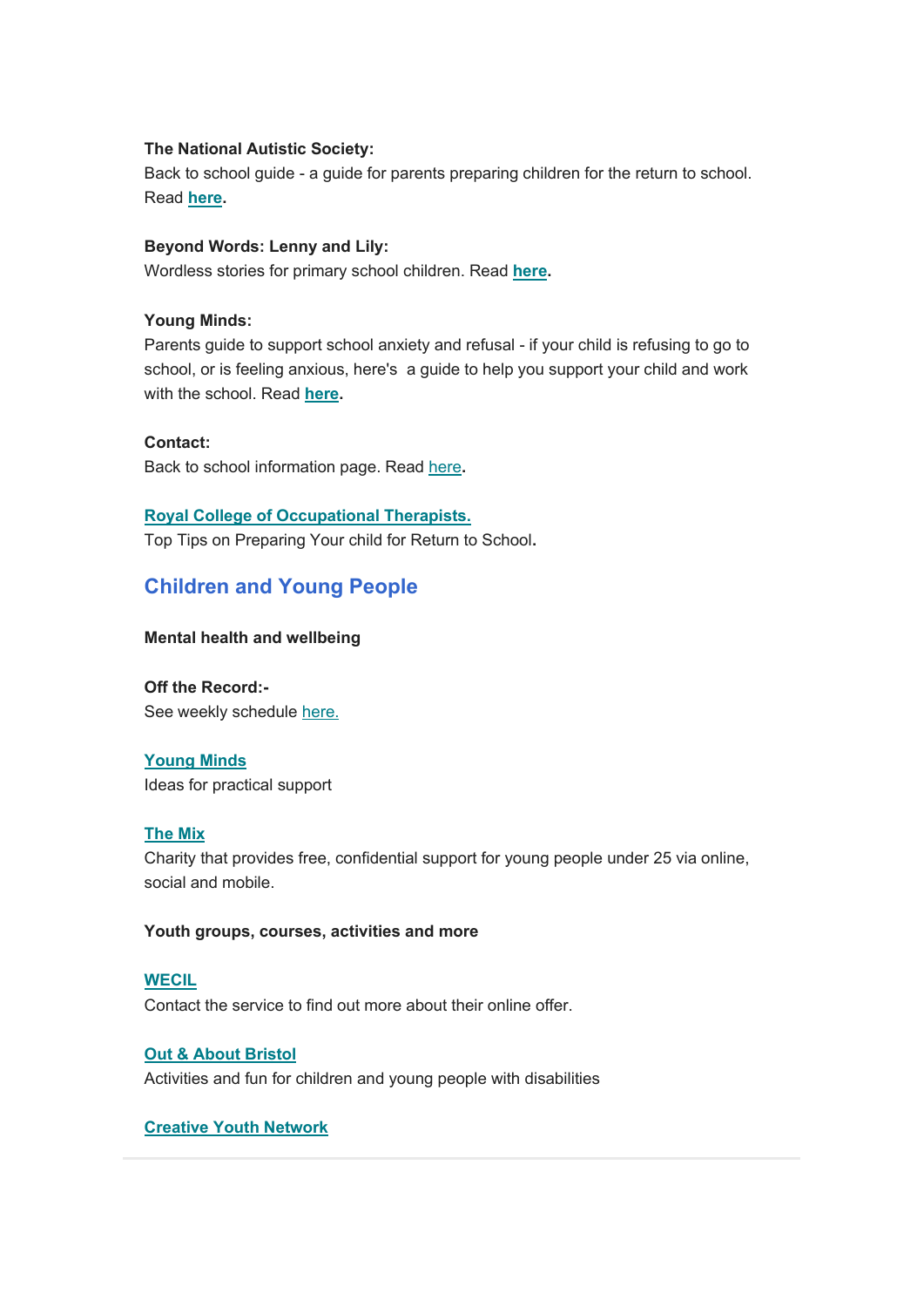Programme of courses and events available online**.**

## **School Admissions**

The final date and time for making an on time application for secondary school is midnight on **31 October 2020.** [Click here to apply.](https://www.bristol.gov.uk/schools-learning-early-years/secondary-apply)

The deadline for making an on time application for primary school is midnight on **15 January 2021.** [Click here to apply.](https://www.bristol.gov.uk/schools-learning-early-years/primary-apply)

# **Trustee Recruitment**

We are looking for volunteers to join our Board of Trustees. This role requires strong team work, independent judgement and ideally experience of working in special educational needs and / or disabilities. We are looking for someone to fulfil a fundamental role in the strategic development of the organisation; supporting the board to fulfil their responsibilities in the overall governance and strategic direction of the charity. You'll be working with a team of committed, enthusiastic trustees supporting the work of Supportive Parents.

A full Job Description is available on request.

**How to Apply:** Please send a CV and cover letter stating your interest in the role, how your skills and experience are relevant and how you can add value to the board. Please send your application to: [jane.franklin@supportiveparents.org.](mailto:jane.franklin@supportiveparents.org)uk

0<br>0<br>0

 $\blacksquare$ 

Best Wishes

Supportive Parents